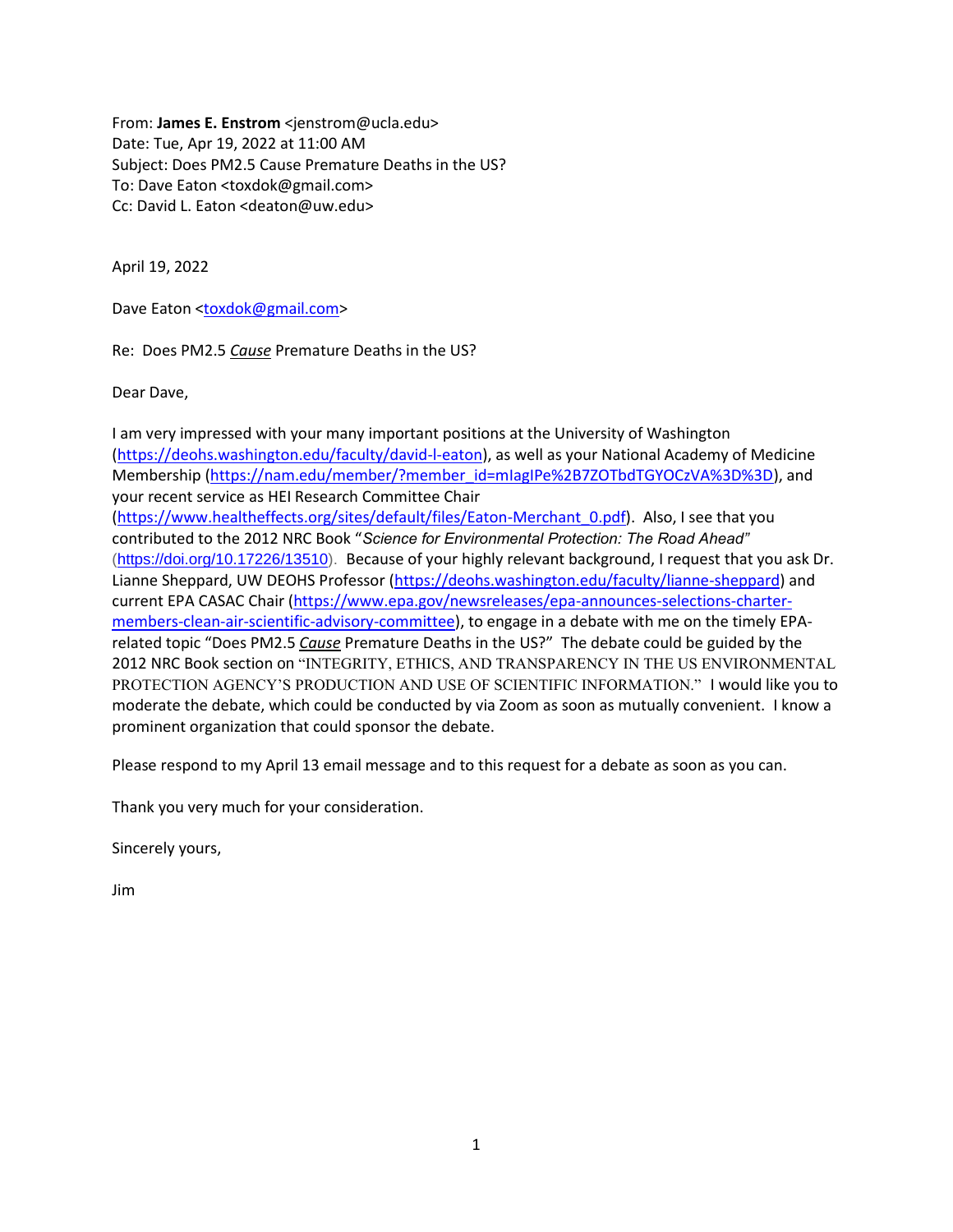Slightly Edited Earlier Emails:

From: **James E. Enstrom** [<jenstrom@ucla.edu>](mailto:jenstrom@ucla.edu) Date: Wed, Apr 13, 2022 at 3:00 PM Subject: Does PM2.5 Cause Premature Deaths in the US? To: Dave Eaton [<toxdok@gmail.com>](mailto:toxdok@gmail.com) Cc: Dan, Fred, David

April 13, 2022

Dave Eaton [<toxdok@gmail.com>](mailto:toxdok@gmail.com)

Re: Does PM2.5 *Cause* Premature Deaths in the US?

Dear Dave,

Sometimes life is stranger than fiction, especially during the past two years. Dan's April 12 email below just reminded me that we have a remote connection because of your recent service as Chair of the HEI Research Committee. Our connection involves the 30-year epi-tox controversy surrounding the claim that PM2.5 *causes* premature deaths in the US. Please read (or reread) my May 19, 2017 email to HEI Chair Celeste (with cc to you) regarding my 2017 *Dose-Response* article presenting strong evidence of NO PM2.5 deaths [\(http://www.scientificintegrityinstitute.org/Celeste051917.pdf\)](http://www.scientificintegrityinstitute.org/Celeste051917.pdf). Also, please watch my 33-minute July 20, 2019 DDP Talk in Tucson, AZ "The PM2.5 Deaths Controversy: Combating Pseudoscientists" [\(https://youtu.be/8j3a4MBUU40\)](https://youtu.be/8j3a4MBUU40). Finally, please read my December 10, 2021 Comments to the EPA CASAC PM Panel regarding the 2021 PM ISA Supplement and 2021 PM PA [\(http://www.scientificintegrityinstitute.org/PMPanel121021.pdf\)](http://www.scientificintegrityinstitute.org/PMPanel121021.pdf). Please take a couple hours to examine these three links carefully and then let me know your assessment of the claim that PM2.5 *causes* premature deaths in the US. Believe or not, your response has **profound** implications for the integrity of science and regulatory policy in the US at a time when the world is on the verge of World War III.

Also, I plead with Fred and David to carefully examine these same three links and let me know their assessment of the claim that PM2.5 *causes* premature deaths in the US. I already know Dan's assessment.

Thank you very much for your consideration of this important request.

Sincerely yours,

Jim James E. Enstrom, PhD, MPH, FFACE Retired UCLA Research Professor (Epidemiology) President, Scientific Integrity Institute <http://www.scientificintegrityinstitute.org/> [jenstrom@ucla.edu](mailto:jenstrom@ucla.edu) (310) 472-4274